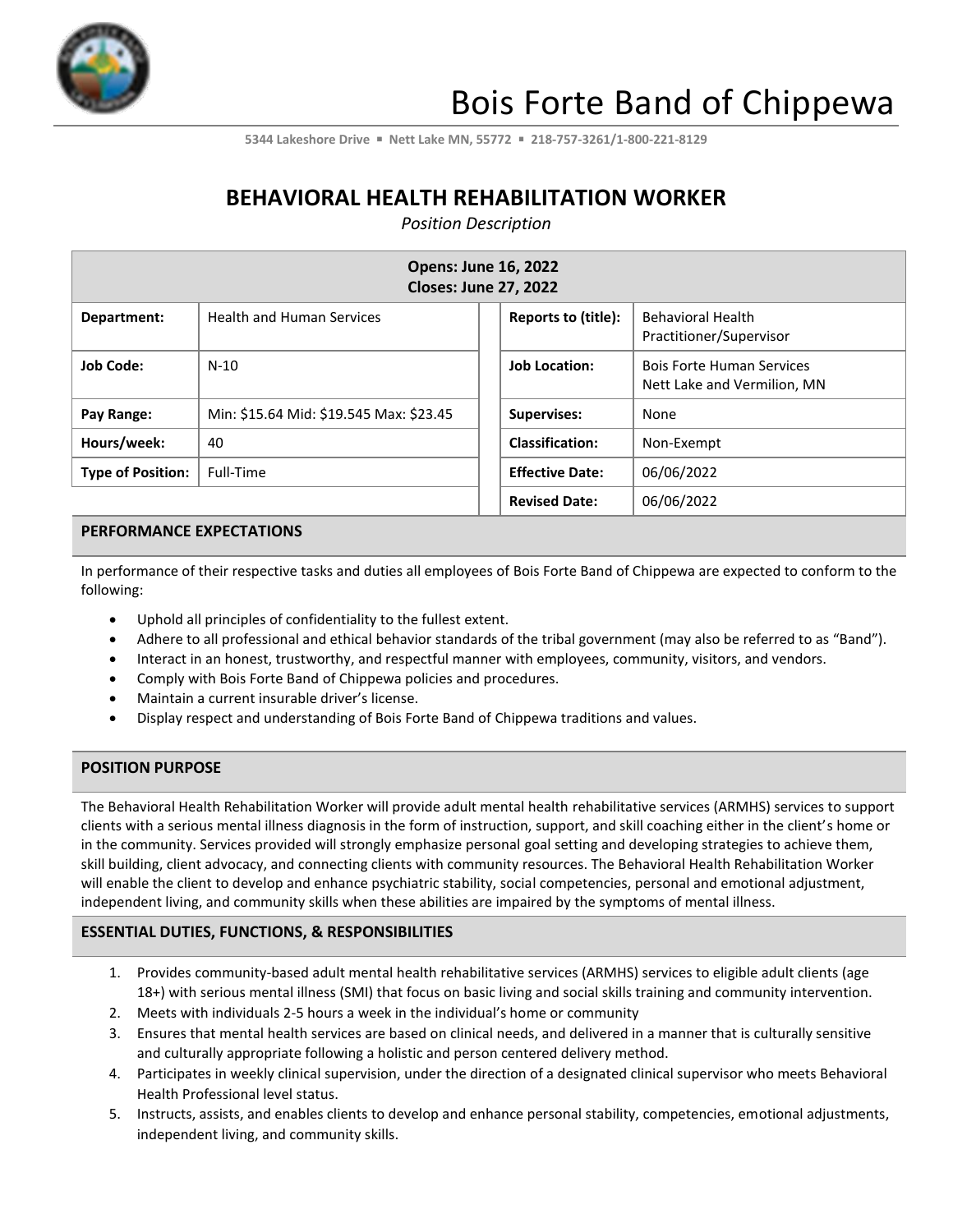### *Position Description*

- 6. Provides program and client transportation as needed.
- 7. Maintains a caseload of at least 15 clients or more as assigned, meeting productivity guidelines, and proactively seeking referrals as needed to maintain a full case load.
- 8. Maintains accurate and timely records, and mandated documentation requirements for ARMHS in accordance with Department of Human Services guidelines for all assigned clients, to include but not limited to: weekly progress/encounter notes, billing encounters, Functional Assessments, Interpretive Summaries, LOCUS, Treatment Plans and Reviews, Crisis plans, monthly progress reports, and file reviews in health records (either paper or electronic).
- 9. Provides referrals to clients for available resources and services within the Reservation and surrounding communities.
- 10. Inputs data into the Mental Health Information System (MHIS) and MN-ITS in a timely manner.
- 11. Participates and assists in the daily tasks associated with client care including evaluation of client safety and appropriate interventions related to their functioning and safety.
- 12. Acts as an advocate within a professional manner for clients as needed.
- 13. Provides crisis assistance as needed.
- 14. Attends trainings and conferences to comply with all continuing education requirements, and further enhance technical and programmatic knowledge.
- 15. Maintains billing and all service documentation in accordance with Department of Human Services guidelines, and submits billing according to procedures established by department.
- 16. Abides by and complies with the rules of confidentiality, Data Privacy Act, mandatory reporting laws, HIPAA requirements, and RTC policies and procedures.
- 17. Performs other duties as assigned.

## **MINIMUM MANDATORY QUALIFICATIONS**

| Experience: | 1 year working at a ARMHS worker (preferred, not required)<br>At least 21 years old.<br>$\bullet$<br>Must have reliable transportation.<br>$\bullet$                                                                                                                                                                                                                                                                                                                                                                                                                                                                                                                                                                                                                                                                                                                                                                                                                                                                                                                                                                                                                                                                                                                                                                                                                                                                                                                                                     |
|-------------|----------------------------------------------------------------------------------------------------------------------------------------------------------------------------------------------------------------------------------------------------------------------------------------------------------------------------------------------------------------------------------------------------------------------------------------------------------------------------------------------------------------------------------------------------------------------------------------------------------------------------------------------------------------------------------------------------------------------------------------------------------------------------------------------------------------------------------------------------------------------------------------------------------------------------------------------------------------------------------------------------------------------------------------------------------------------------------------------------------------------------------------------------------------------------------------------------------------------------------------------------------------------------------------------------------------------------------------------------------------------------------------------------------------------------------------------------------------------------------------------------------|
| Education:  | High school diploma or equivalent.<br>٠<br>And/or has one of the following:<br>$\bullet$<br>A. Has an associate of arts degree, two years of full-time postsecondary education,<br>or a total of 15 semester hours or 23 quarter hours in behavioral sciences or<br>related fields; is a registered nurse, or within the previous 10 years has one of<br>the following:<br>• Three years personal life experience with serious and persistent mental<br>illness.<br>• Three years personal life experience as primary caregiver to an adult with<br>a serious mental illness, traumatic brain injury, substance use disorder, or<br>developmental disability or<br>• 2000 hours supervised paid work experience in the delivery of mental<br>health services to adults with a serious mental illness or brain injury<br>B. Is fluent in a non-English language or competent in the culture of an ethnic group<br>to which at least 20 percent of rehab worker's recipients belong, and:<br>. Receives monthly documented individual clinical supervision during the<br>first 2,000 hours employment.<br>• Has 18 hours of documented field supervision by a mental health<br>professional or practitioner during the first 160 hours of contact work with<br>members and at least six hours of field supervision quarterly during the<br>following year.<br>• Has review and co-signature of charting of recipient contacts during field<br>supervision by a mental health professional or practitioner. |
|             |                                                                                                                                                                                                                                                                                                                                                                                                                                                                                                                                                                                                                                                                                                                                                                                                                                                                                                                                                                                                                                                                                                                                                                                                                                                                                                                                                                                                                                                                                                          |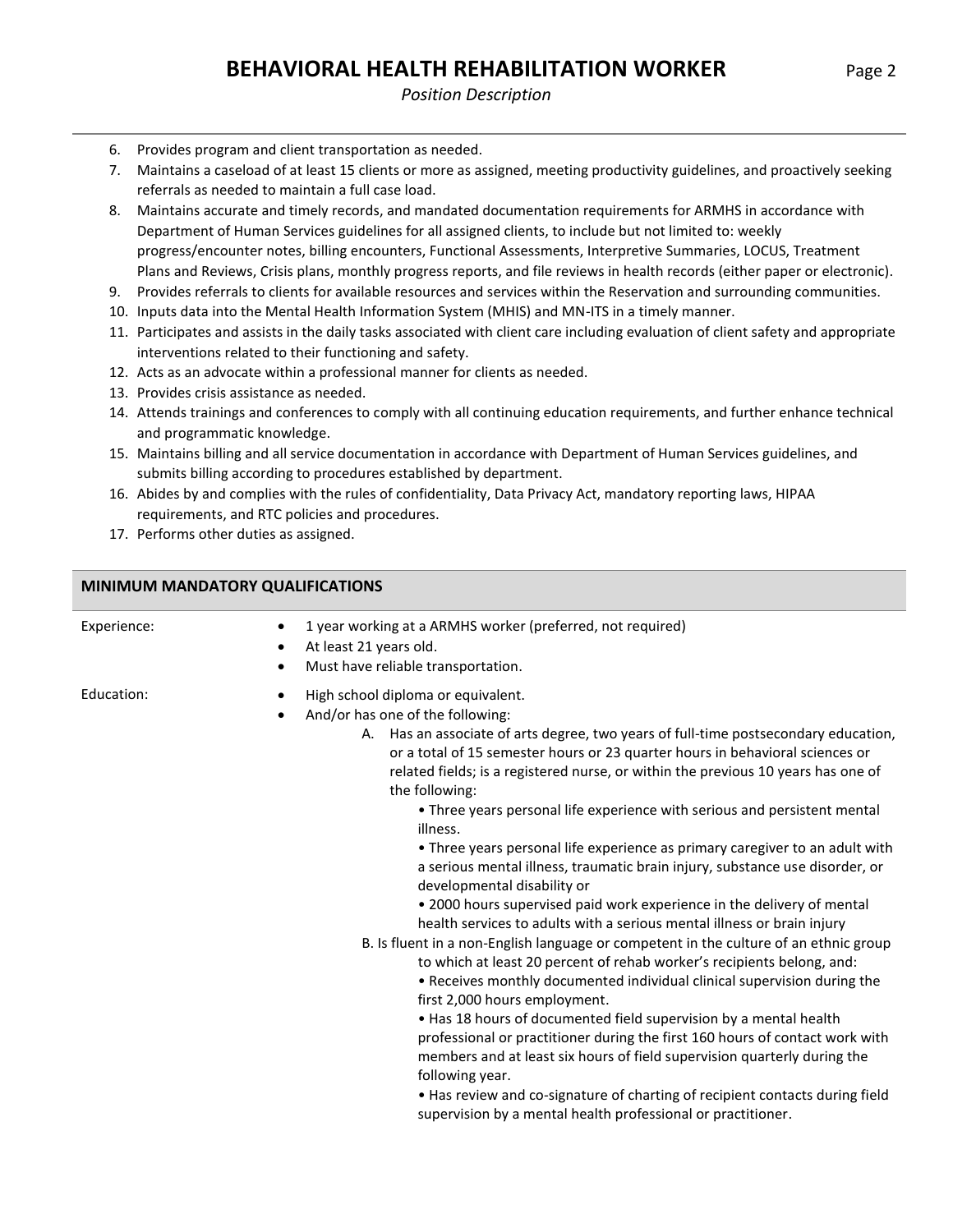## **BEHAVIORAL HEALTH REHABILITATION WORKER** Page 3

### *Position Description*

• Has 15 hours of additional continuing education on mental health topics during the first year of employment and 15 hours during every additional year of employment.

Mandatory Knowledge, Skills, Abilities and Other Qualifications:

- License/Certification: Must pass a background check.
	- Must possess a valid driver's license, be insurable under the Band's RTC Automobile Policy, and be eligible to drive under any other motor vehicle use policies applicable to the position.
	- CPR/ First Aide Certification (maybe be obtained through Bois Forte 30 days after start of employment).
	- Knowledge of established concepts, principles and practices related to mental health, with full consideration of mental, emotional and physical factors.
	- Ability to handle large amounts of travel time to meet clients and their needs
	- Instruct, assist, enable people to develop and enhance stability, competencies, personal/emotional adjustments and independent living, activities, and community skills.
	- Ability to take direction from treatment director and clinical supervisor
	- Attend department staff meetings
	- Ability to use critical thinking skills, function independently and make complex decisions based on standards of care, policies and procedures, critical pathways.
	- Knowledge of regulatory documentation requirements and ability to accurately and completely document clinical data in a timely fashion.
	- Basic knowledge of the pharmacology of various medications (both legal and illegal substances), their therapeutic effects, side effects and adverse reactions.
	- Ability to prioritize activities and organize time effectively.
	- Ability to maintain the confidentiality of interaction with clients and other relevant confidential information within position.
	- Ability to maintain professional boundaries.
	- Ability to provide good customer service with a patient-centric approach.
	- Excellent interpersonal skills in handling interactions with staff, other agencies, groups, and patients and families; capable of working with and actively participating with a diverse multidisciplinary team.
	- Basic knowledge of principles, procedures, techniques, trends, and literature of mental health (e.g., mental disorders, human development, social policy, developmental disabilities, cultural factors, etc.) in order to meet psychiatric social work responsibilities.
	- Ability to handle sensitive situations in a calm, professional manner.
	- Experience with computerized management information system, and capable of entering client sensitive data into MHIS and other electronic data information systems.
	- Ability to communicate effectively (written and spoken) with co-workers, clients and outside parties.
	- Strong observation, assessment, and crisis management skills.
	- Ability to handle stress and unstable client behavior.
	- Ability to work independently with minimal direction and within part of a team.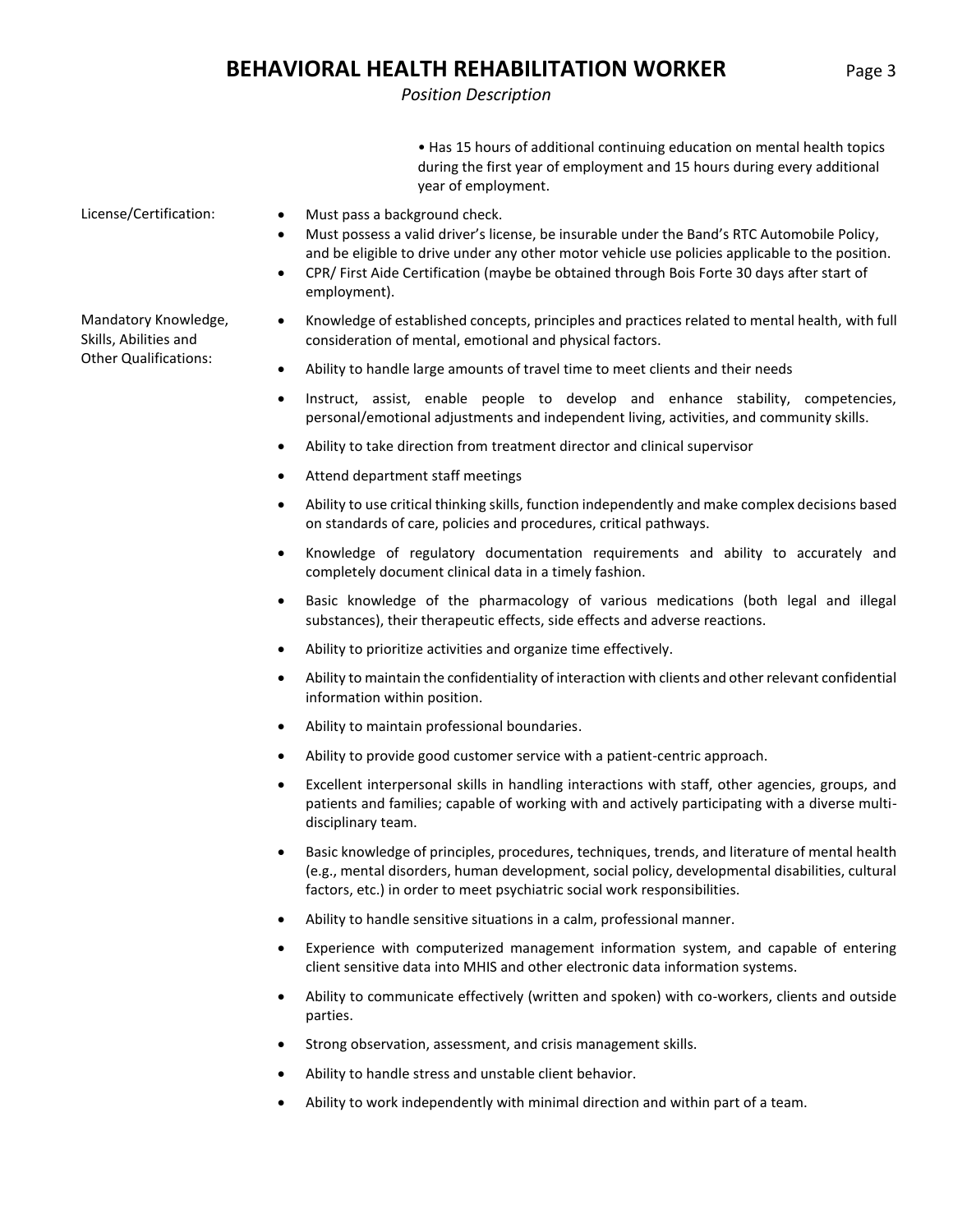## **BEHAVIORAL HEALTH REHABILITATION WORKER** Page 4

*Position Description*

- Excellent organizational and documentation skills.
- Basic knowledge of current standards in mental health, public health and public welfare, and Federal, State and Tribal programs in these fields in order to provide advocacy and enhance patient's functioning and access to identified community resources.
- Knowledge in substance abuse and causes and symptoms of mental health issues.
- Basic operation of a workstation (turning on/off, knowledge of basic functions and components) and general office equipment use/storage/maintenance of multiple usernames and passwords. Computer-related problem-solving skills through the use of available trainings and help desk.
- Knowledge of Microsoft Office Suite (Word, Excel, etc.), internet software and appropriate storage of electronic files.
- Ability to perform other duties as assigned.

#### **PREFERRED QUALIFICATIONS**

• Bachelor's Degree in psychology, social work, or other human services related field.

| <b>WORK ENVIRONMENT</b> |                                                                                                                                                                                                                                                                                                                                                                                                                                                                                                                                                                                                                                                                                                                                               |  |
|-------------------------|-----------------------------------------------------------------------------------------------------------------------------------------------------------------------------------------------------------------------------------------------------------------------------------------------------------------------------------------------------------------------------------------------------------------------------------------------------------------------------------------------------------------------------------------------------------------------------------------------------------------------------------------------------------------------------------------------------------------------------------------------|--|
| Work environment:       | The work environment characteristics described here are representative to those an employee<br>encounters while performing the primary functions of this job. Normal office conditions exist, and the<br>noise level in the work environment can vary from low to moderate. Limited overnight travel may be<br>required from time to time. This position may be exposed to certain health risks that are inherent<br>when working within a health center facility, such as potential exposure to hazardous chemicals,<br>sharps, and infectious body fluids.                                                                                                                                                                                  |  |
| Physical demands:       | The physical demands described here are representative of those that must be met by an employee to<br>successfully perform the primary functions of this job. While performing the duties of this job, the<br>employee may be required to frequently stand, walk, sit, bend, twist, talk, hear and perform repetitive<br>motions. There may be prolonged periods of sitting, keyboarding, reading, as well as driving or riding in<br>transport vehicles. The employee must occasionally lift and/or move up to 50 pounds. Specific vision<br>abilities required by this job include reading, distance, computer, and color vision. Talking and hearing<br>are essential to communicate with the community, visitors, employees, and vendors. |  |
| Mental demands:         | There are a number of deadlines associated with this position. The employee must be able to handle<br>frequent interruptions and must also multi-task and interact with a wider variety of people on various<br>and, at times, complicated issues.                                                                                                                                                                                                                                                                                                                                                                                                                                                                                            |  |

#### **TRIBAL AND INDIAN PREFERENCE**

The Bois Forte Band of Chippewa has implemented a Tribal and Indian Preference in Employment Policy. Pursuant to this Policy, applicants who possess the knowledge, skills, and abilities required by this position, and who are enrolled members of the Bois Forte Band of Chippewa Tribe will be given primary preference in hiring and employment for this position. Members of other federally-recognized Indian tribes will be given secondary preference for hiring and employment after providing proof of tribal membership. Tribal and Indian preference is integrated into the interview and scoring process for candidates for job positions.

#### **OTHER**